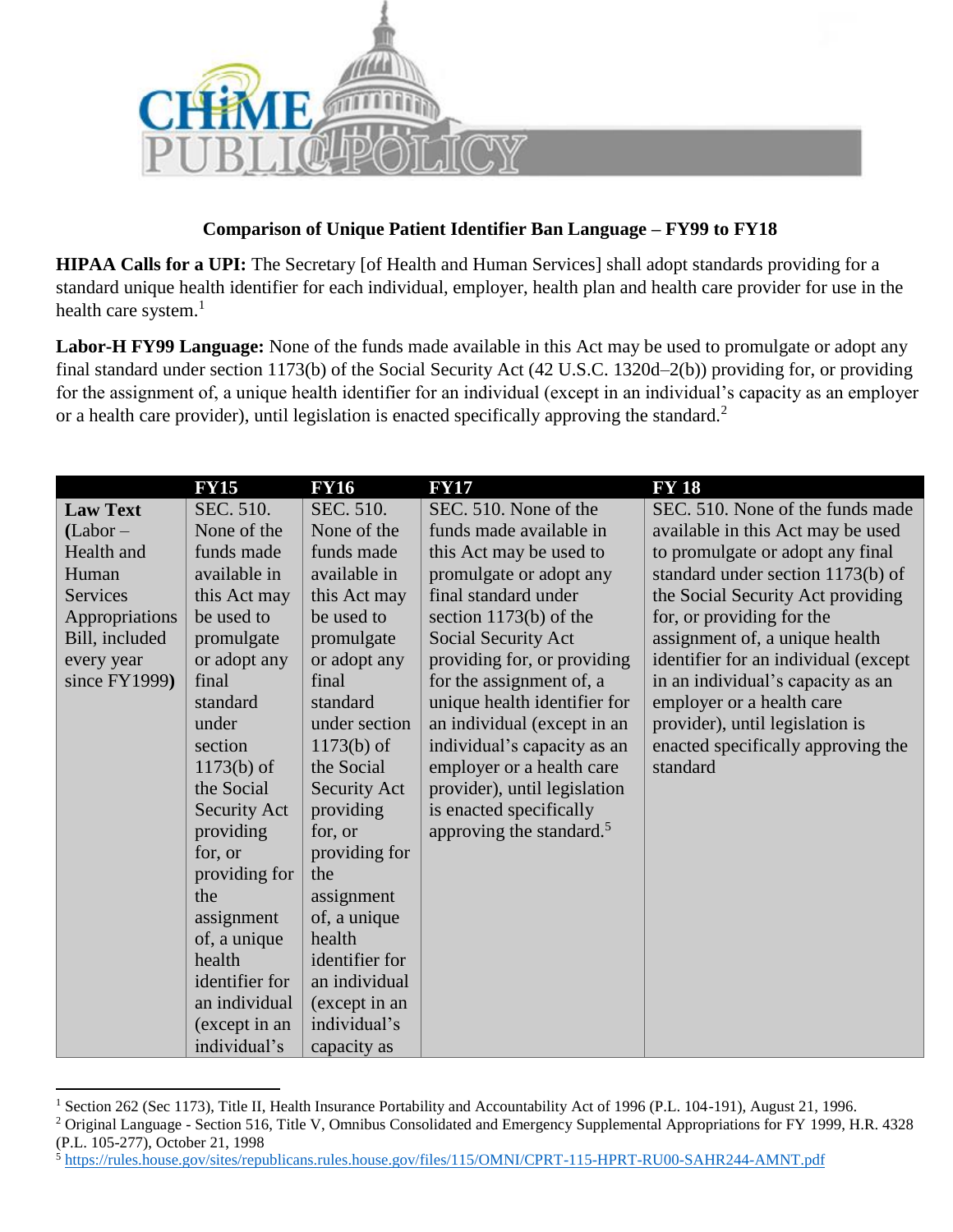|                     | capacity as<br>an employer<br>or a health<br>care<br>provider),<br>until<br>legislation is<br>enacted<br>specifically<br>approving<br>the<br>standard. $3$ | an employer<br>or a health<br>care<br>provider),<br>until<br>legislation is<br>enacted<br>specifically<br>approving<br>the<br>standard. <sup>4</sup> |                                                                            |                                                                                                     |
|---------------------|------------------------------------------------------------------------------------------------------------------------------------------------------------|------------------------------------------------------------------------------------------------------------------------------------------------------|----------------------------------------------------------------------------|-----------------------------------------------------------------------------------------------------|
| <b>House Report</b> |                                                                                                                                                            |                                                                                                                                                      | <b>Unique Patient Health</b><br>Identifier.-The<br>Committee is aware that | (CMS) Patient Matching.—The<br>Committee recognizes that a lack<br>of a patient matching system for |
|                     |                                                                                                                                                            |                                                                                                                                                      | one of the most significant<br>challenges inhibiting the                   | Medicare beneficiaries results in<br>duplicate procedures and poses a                               |
|                     |                                                                                                                                                            |                                                                                                                                                      | safe and se-cure electronic<br>exchange of health                          | significant patient safety risk. The<br>Committee is aware that a number                            |
|                     |                                                                                                                                                            |                                                                                                                                                      | information is the lack of a<br>consistent patient data                    | of patient matching systems are<br>currently being used in the                                      |
|                     |                                                                                                                                                            |                                                                                                                                                      | matching strategy. With                                                    | commercial sector, but one has yet                                                                  |
|                     |                                                                                                                                                            |                                                                                                                                                      | the passage of the HITECH<br>Act, a clear mandate was                      | to be adopted in Medicare. The                                                                      |
|                     |                                                                                                                                                            |                                                                                                                                                      | placed on the Nation's                                                     | Committee requests a report not<br>less than 12 months after the date                               |
|                     |                                                                                                                                                            |                                                                                                                                                      | healthcare community to                                                    | of enactment of this Act on the                                                                     |
|                     |                                                                                                                                                            |                                                                                                                                                      | adopt electronic health                                                    | impact on care improvement,                                                                         |
|                     |                                                                                                                                                            |                                                                                                                                                      | records and health                                                         | reduction in costs, estimated saved                                                                 |
|                     |                                                                                                                                                            |                                                                                                                                                      | exchange capability.<br>Although the Committee                             | lives or reduction in errors, and<br>improvements in patient safety if                              |
|                     |                                                                                                                                                            |                                                                                                                                                      | continues to carry a                                                       | hospitals were required to use a                                                                    |
|                     |                                                                                                                                                            |                                                                                                                                                      | prohibition against HHS                                                    | patient matching system as a                                                                        |
|                     |                                                                                                                                                            |                                                                                                                                                      | using funds to promulgate                                                  | requirement for participation in the                                                                |
|                     |                                                                                                                                                            |                                                                                                                                                      | or adopt any final standard<br>providing for the                           | Medicare program. <sup>7</sup>                                                                      |
|                     |                                                                                                                                                            |                                                                                                                                                      | assignment of a unique                                                     | (ONC) Patient Data Matching.—                                                                       |
|                     |                                                                                                                                                            |                                                                                                                                                      | health identifier for an                                                   | The Committee is aware that a                                                                       |
|                     |                                                                                                                                                            |                                                                                                                                                      | individual until such                                                      | challenge inhibiting the safe and                                                                   |
|                     |                                                                                                                                                            |                                                                                                                                                      | activity is authorized, the<br>Committee notes that this                   | secure electronic exchange of<br>health information is the lack of a                                |
|                     |                                                                                                                                                            |                                                                                                                                                      | limitation does not prohibit                                               | consistent approach to matching                                                                     |
|                     |                                                                                                                                                            |                                                                                                                                                      | HHS from examining the                                                     | patient data. The Committee                                                                         |
|                     |                                                                                                                                                            |                                                                                                                                                      | issues around patient                                                      | encourages ONC to engage with                                                                       |
|                     |                                                                                                                                                            |                                                                                                                                                      | matching. Accordingly, the                                                 | stakeholders on private-sector led                                                                  |
|                     |                                                                                                                                                            |                                                                                                                                                      | Committee encourages the<br>Secretary, acting through                      | initiatives to develop a coordinated<br>strategy that will promote patient                          |
|                     |                                                                                                                                                            |                                                                                                                                                      | the Office of the National                                                 | safety by accurately identifying                                                                    |
|                     |                                                                                                                                                            |                                                                                                                                                      | <b>Coordinator for Health</b>                                              | patients to their health                                                                            |
|                     |                                                                                                                                                            |                                                                                                                                                      | <b>Information Technology</b>                                              | information. <sup>8</sup>                                                                           |
|                     |                                                                                                                                                            |                                                                                                                                                      | and CMS, to provide                                                        |                                                                                                     |

<sup>&</sup>lt;sup>3</sup> <https://www.congress.gov/113/plaws/publ235/PLAW-113publ235.pdf>

 $\overline{a}$ 

<sup>&</sup>lt;sup>4</sup> <https://www.congress.gov/114/plaws/publ113/PLAW-114publ113.pdf>

<sup>&</sup>lt;sup>7</sup> <https://appropriations.house.gov/uploadedfiles/23920.pdf>

<sup>&</sup>lt;sup>8</sup><https://appropriations.house.gov/uploadedfiles/23920.pdf>